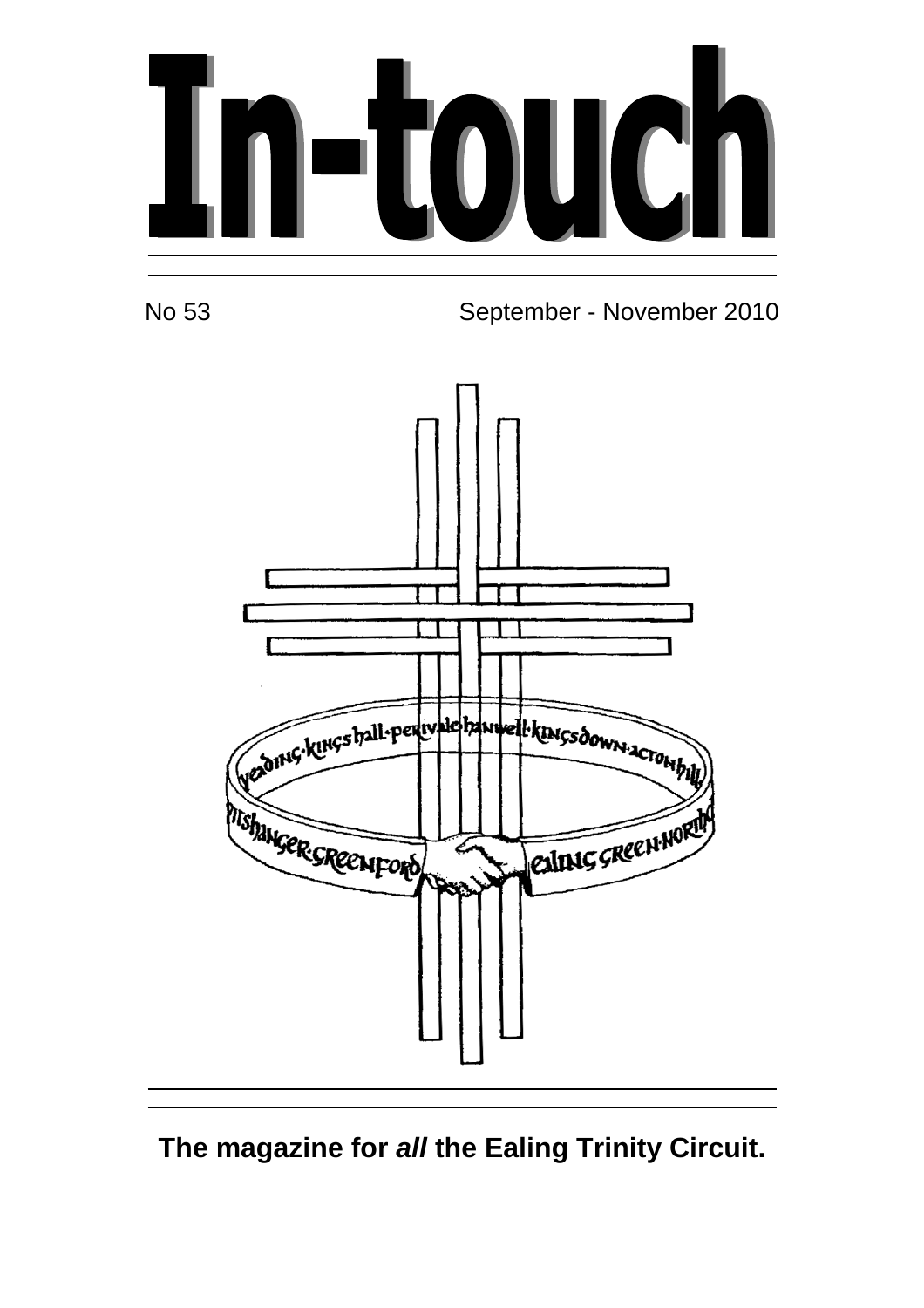# IN THIS ISSUE

|                                                        | Page |  |  |
|--------------------------------------------------------|------|--|--|
| • From the Superintendent                              | 3    |  |  |
| Flooding in Pakistan                                   | 4    |  |  |
| <b>From the Circuit Meeting</b>                        | 5    |  |  |
| Want a potentially life changing challenge?            | 6    |  |  |
| Thoughts of September by Rev Jen Smith                 | 7    |  |  |
| Words from the Wesleys – the Use of Money              | 8    |  |  |
| • Farewell a poem by Doreen Darke                      | 11   |  |  |
| <b>Walk for Water at Greenford</b>                     | 12   |  |  |
| The Amish Gerald Barton                                | 13   |  |  |
| • CLAAS (Centre for Legal Aid Assistance & Settlement) |      |  |  |
| Pitshanger Harvest Quiz and Fish & Chip Supper         |      |  |  |
| <b>Circuit Choir</b>                                   |      |  |  |
| 'Get Connected' - London District Youth Event          |      |  |  |
| • Circuit Directory Update                             |      |  |  |
| Forthcoming events around the Circuit                  | 20   |  |  |

Front Cover designed by Marion Narain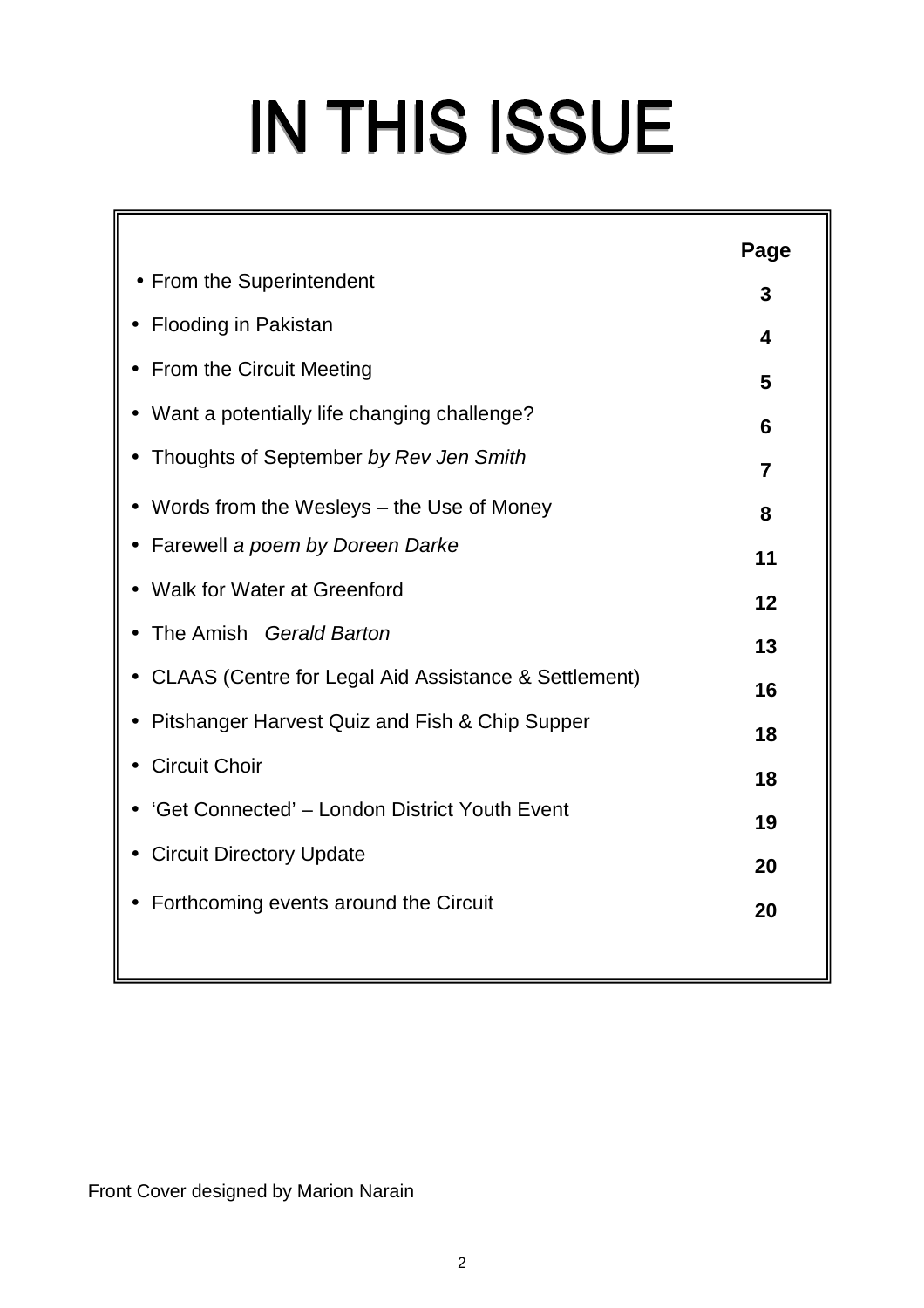#### **From the Superintendent**

#### **Time for a spiritual de-clutter?**

One of the 'joys' of moving house this summer has been trying to decide what to keep and what to pass on to the charity shop or the tip. It may be a saggy old jumper that has seen better days, or a shelf-load of books that take up a lot of space considering they haven't been read for over ten years.

People tell me that we are not the only ones to surround ourselves with 'stuff'! Having spent three weeks in temporary accommodation, we had to pay a lot of attention to what we needed, rather than having the comfort of having all our possessions around us. It was an interesting exercise.

I think from time to time we need to do something similar in our spiritual lives. What are the things we spend time and energy on? What are the things that get in the way of our journey with Christ? Do we need to shift our focus for a while, spending more time in prayer and listening to God?

As a Circuit we are trying to look again at how we use the resources we have been given to best serve God in the present age. This may involve some changes over the next year or so, letting go of some things and looking for the signs of God's Spirit prompting us to show the love of Christ in new ways.

Please pray for the Circuit Staff and Stewards and all those who will be involved in shaping the work of the Circuit in the years to come. Also pray especially for King's Hall and Kingsdown churches facing big decisions about their buildings. Hold Moullin Hostel and its staff and residents in your prayers at a time of uncertainty.

May God bless you,

Michaela

We read in the Gospel, Lord, that you went away to lonely places to pray. In my busy days of noise and action, remind me of my need for time alone and for peace and quiet and silence within. Be with me now as I pause for a few moments in quietness.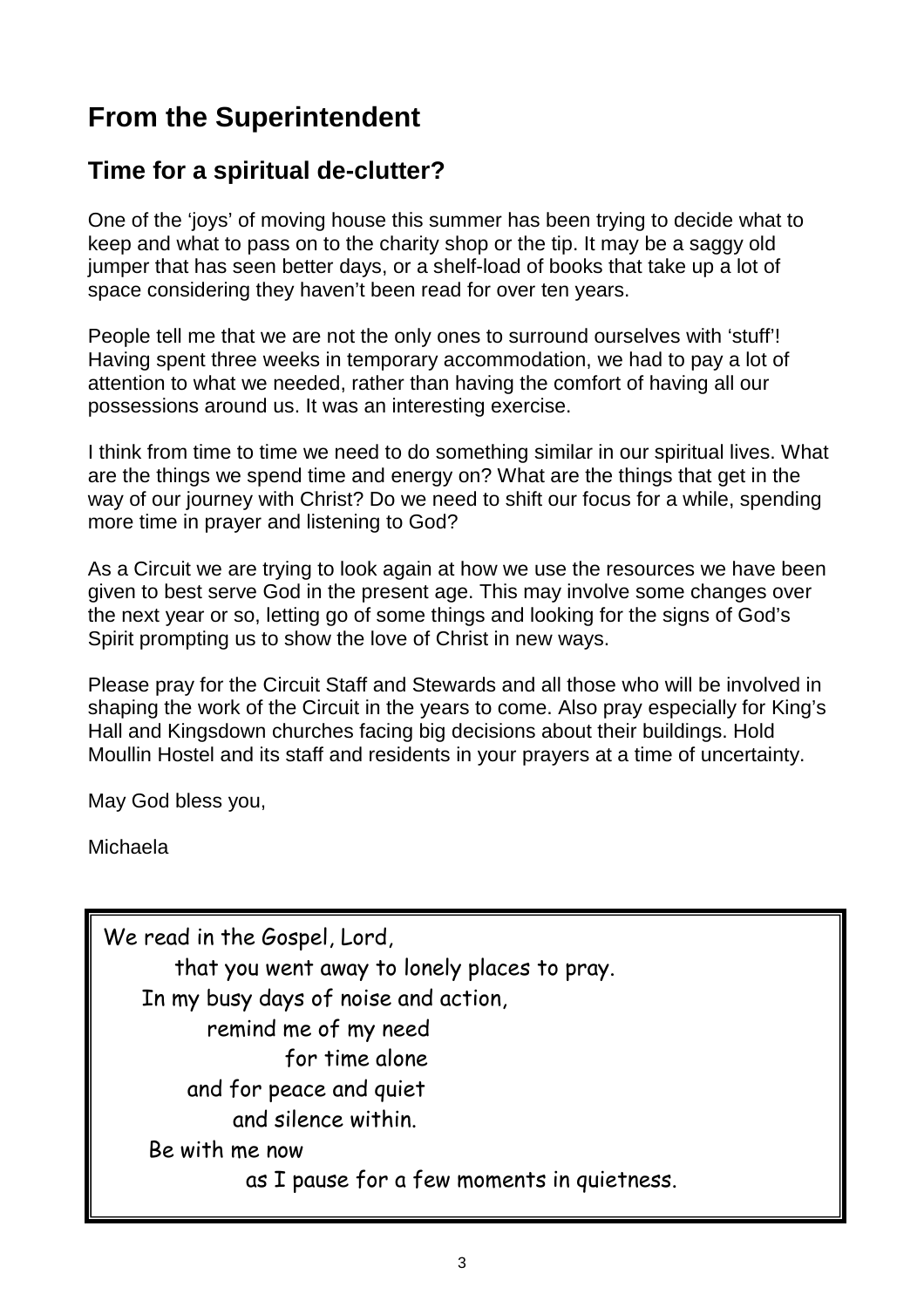#### **Flooding in Pakistan**

MRDF has set up an emergency fund and donations will be channelled through its partner Action by Churches Together (ACT) International, which is responding to some of the immediate needs. This includes providing food and temporary shelter to some of the most vulnerable communities, as well as setting up mobile health clinics.

With at least 1,600 people dead and 14 million people (around 8% of the population of Pakistan) affected after heavy flooding in Pakistan, the Methodist Relief and Development Fund (MRDF) and the Methodist Church are supporting efforts to help the survivors. There are fears that the number of casualties and homeless will rise as rescuers gain access to hard-to-reach areas where roads were destroyed. Initial aerial pictures show that whole villages have been washed away. There are also concerns that diseases such as cholera and diarrhoea will spread as there is a limited supply of clean water. In an appeal for help, the Bishop of Peshawar, Rt Revd Humphrey Peters, said: "The monsoon rains have caused havoc all over Pakistan, but the Khyber Pakhtunkwa province has been hit hard by the floods. Thousands of villages are under water and hundreds of people are either dead or missing. All road links within the Province have been cut and relief workers are trying to reach through boats or on foot."

Simeon Mitchell, MRDF's Fundraising Director, said: "This is the worst flooding Pakistan has experienced in over 70 years, and has affected a region already dealing with poverty and conflict. The immediate priorities are getting people to places of safety and trying to prevent the outbreak of waterborne diseases. In the long term, restoring the communities and livelihoods swept away by the floods will be a major challenge. Donations to our appeal will help alleviate some of the suffering in the short term, and empower people to begin rebuilding their lives."

This special prayer has been offered for use by churches and individuals in response to the flooding.

God of compassion and mercy, who loves all your children, Be with the people of Pakistan who are facing floodwaters today, Strengthen all who are trying to rescue stranded people, Bring consolation to the children and all who are scared. In the face of hardship, hunger and disease, may our prayers and our actions, and every small act of kindness so multiply that your love is reflected in the darkest times. In the name of Jesus Christ who suffered for us all, Amen

To donate to MRDF's emergency fund, visit www.mrdf.org.uk, or call 020 7224 4814 to give by debit or credit card or by a cheque made payable to 'MRDF (Pakistan emergency)' and sent to MRDF, 25 Marylebone Road, London NW1 5JR. If you prefer, you can also make donations via the general appeal set up by the Disasters Emergency Committee at www.dec.org.uk or by calling 0370 60 60 900.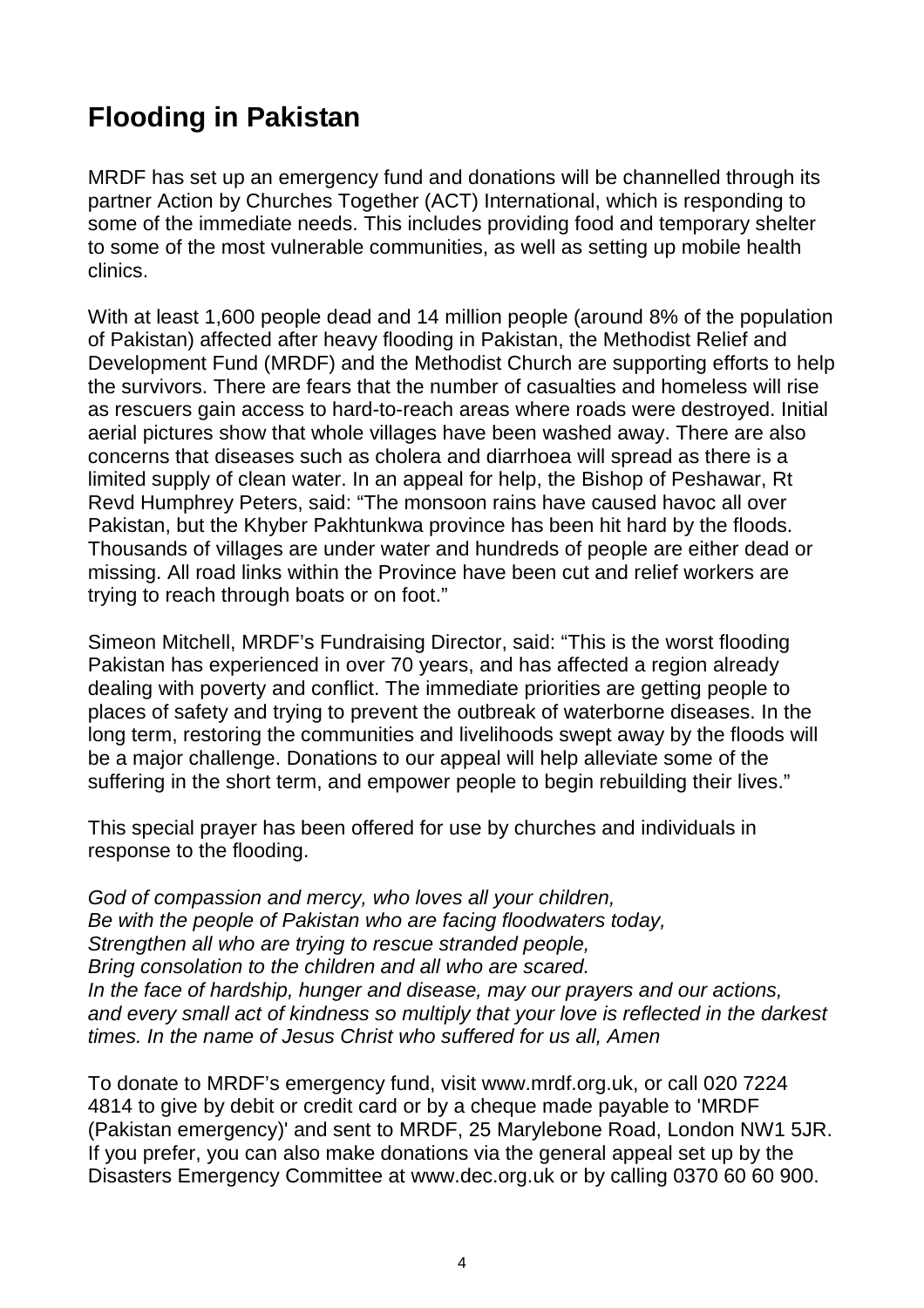## **From the Circuit Meeting**

The most recent Circuit Meeting was held at Pitshanger on 15<sup>th</sup> June.

A draft Circuit Budget for the 2010/11 connexional year was presented by Peter Green. This provides for expenditure of £227,400 (about 8% lower than the expected total for the current year). At the time of the meeting, however only 5 churches had responded to Peter with their offers for assessments for the coming year and it was not possible for him to give a precise picture of expected income. Church assessments provide the principal source of income for paying for our ministers and making our contributions to the London District and the Methodist Church centrally. The budget was, however agreed by the meeting.

Each year church Safeguarding Officers are asked to complete a Local Church Safeguarding Audit for their individual churches. These should have been completed in time for a summary report to be presented to the Circuit Meeting by Christina Tom-Johnson, the Circuit's Safeguarding Co-ordinator. However, only 5 of the 10 churches had completed their audits by the time of the meeting. In the meantime, a Core Skills training course for people involved in children's work has started.

A total of 27 people attended the Lent course organised by Rev Jen Smith. This year's membership classes had also gone well and it is planned to run a further class in September.

The March Circuit Meeting had agreed to the development of proposals for a Community Project at King's Hall and also for a deacon to work in the Circuit. However, work on other issues, principally Moullin House had eclipsed these proposals and little progress had been made. However, Rev Jen Smith is setting up a small group to work on doing background research and to develop the proposal for the King's Hall Community Project. If you'd be interested in joining the group, please contact Jen on 020 8579 8114 (or e-mail jennifer.smith@methodist.org.uk).

The King's Hall Community Project involves creating a 'drop-in' and community outreach centre staffed by two lay workers. One of these would be based in the building and would run the drop-in information centre, offering hospitality to passing members of the public and identifying and responding to needs that arise in conversation with them. The second would have a community outreach role and would initially focus on making links with community organisations, the local police, other churches and other faith groups to identify how the Methodist Church can offer a presence in Southall that builds community and shows God's love for all.

Ealing & Brentford Consolidated Charity (EBCC) made a presentation of possible proposals for Moullin House. These included –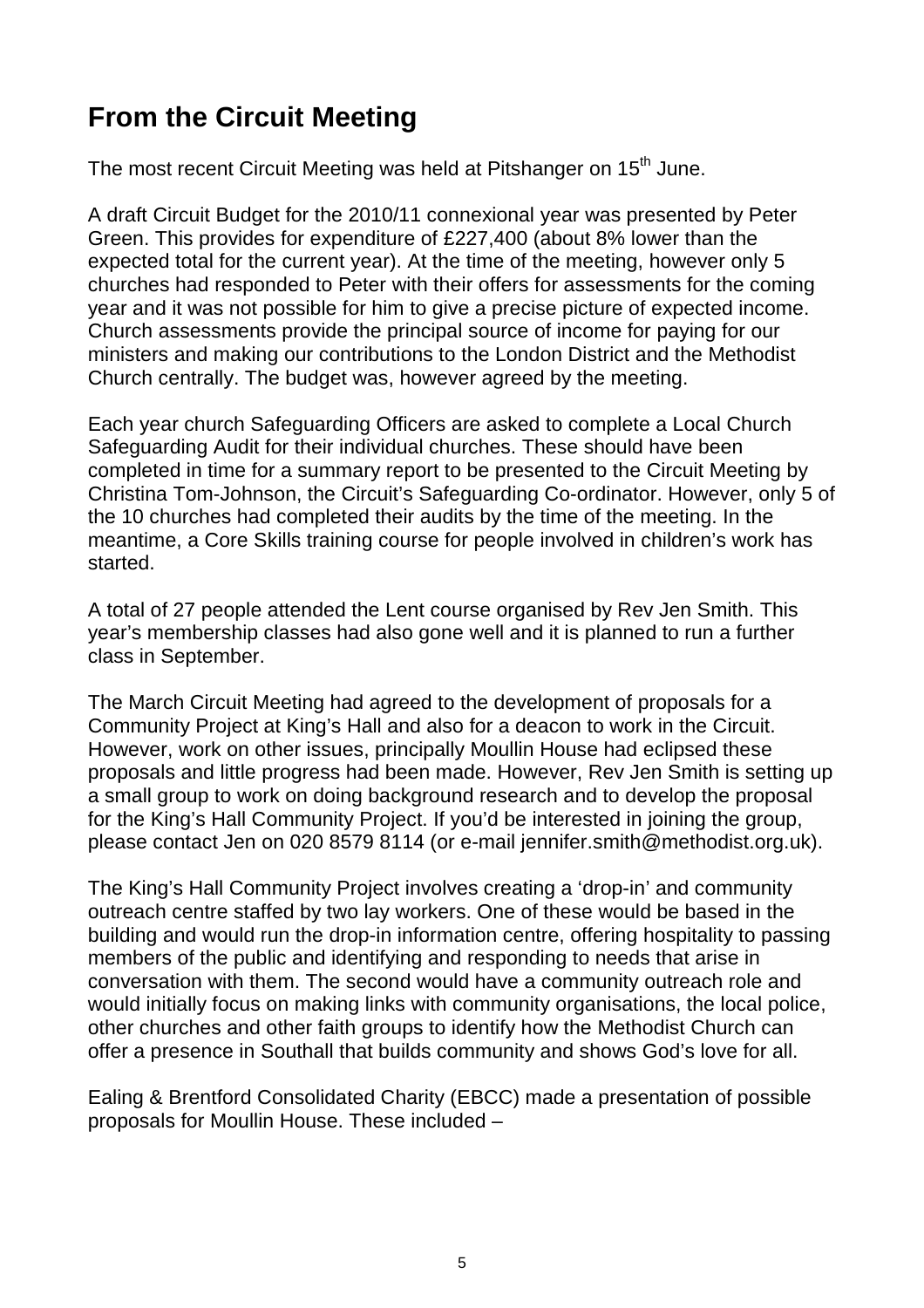- i. Upgrading Moullin, retaining either the current configuration of 54 lettable rooms or extending the building to give 77 lettable rooms. EBCC felt this could be viable, but rents would have to rise above their current levels.
- ii. Converting Moullin to self-contained 'affordable' 1-bed flats for rent giving 22 – 28 units depending on whether the building is extended. However, to cover conversion costs, rents would be above the limits set by the Local Housing Allowance and EBCC therefore felt this scheme was unlikely to be viable. Also Ealing Borough does not see a need for further 1-bed flats in the area – they see the need being for  $4 - 5$  bedroom houses to be let at 'affordable' rents.
- iii. Disposing of Moullin and using the funds generated to meet other needs in the community. EBCC had looked at the possibility of acquiring a cheaper site elsewhere in the Borough and developing a supported housing scheme for mothers and babies together with crèche facilities and meeting rooms and facilities for use or letting out by the Circuit.

EBCC also suggested that they could take on the management of the existing house on a temporary basis while proposals were being implemented.

The Meeting agreed to explore these proposals further. It also agreed to reconsider proposals put forward in 2008 by 'Tomorrow's People'. This proposed using Moullin to create a work-based project to get marginalised people – for example exoffenders, homeless ex-servicemen, people coming out of drink or drugs problems etc, firmly on their feet. Discussions will also continue with Chester House. This is an organisation linked to the Methodist Church which runs a house similar to Moullin in Muswell Hill but with conference, meeting and retreat facilities. Finally, in order to help develop its thinking, the meeting agreed to obtain valuations for both Moullin and King's Hall plus the 3 'redundant' manses owned by the Circuit and which are currently let.

The next Circuit Meeting will be on 14<sup>th</sup> September at Hanwell.

#### **Want a potentially life changing challenge?**

Basic Caring Communities (BaCC) aims to provide genuine support to ex-prisoners on release from prison. Volunteers give weekly support – both meeting as a group and one-to-one, for an agreed length of time to help prisoners resettle effectively in the community and not re-offend. Full training is provided. You can find out more about BaCC at www.prisonadvice.org.uk/bacc#about.

To explain exactly what is involved, **'Taster Mornings'** are being held on **11th September and 6th November** in Vauxhall, London. For details call 07976 284 355 or email: Janeth.kempston@prisonadvice.org.uk.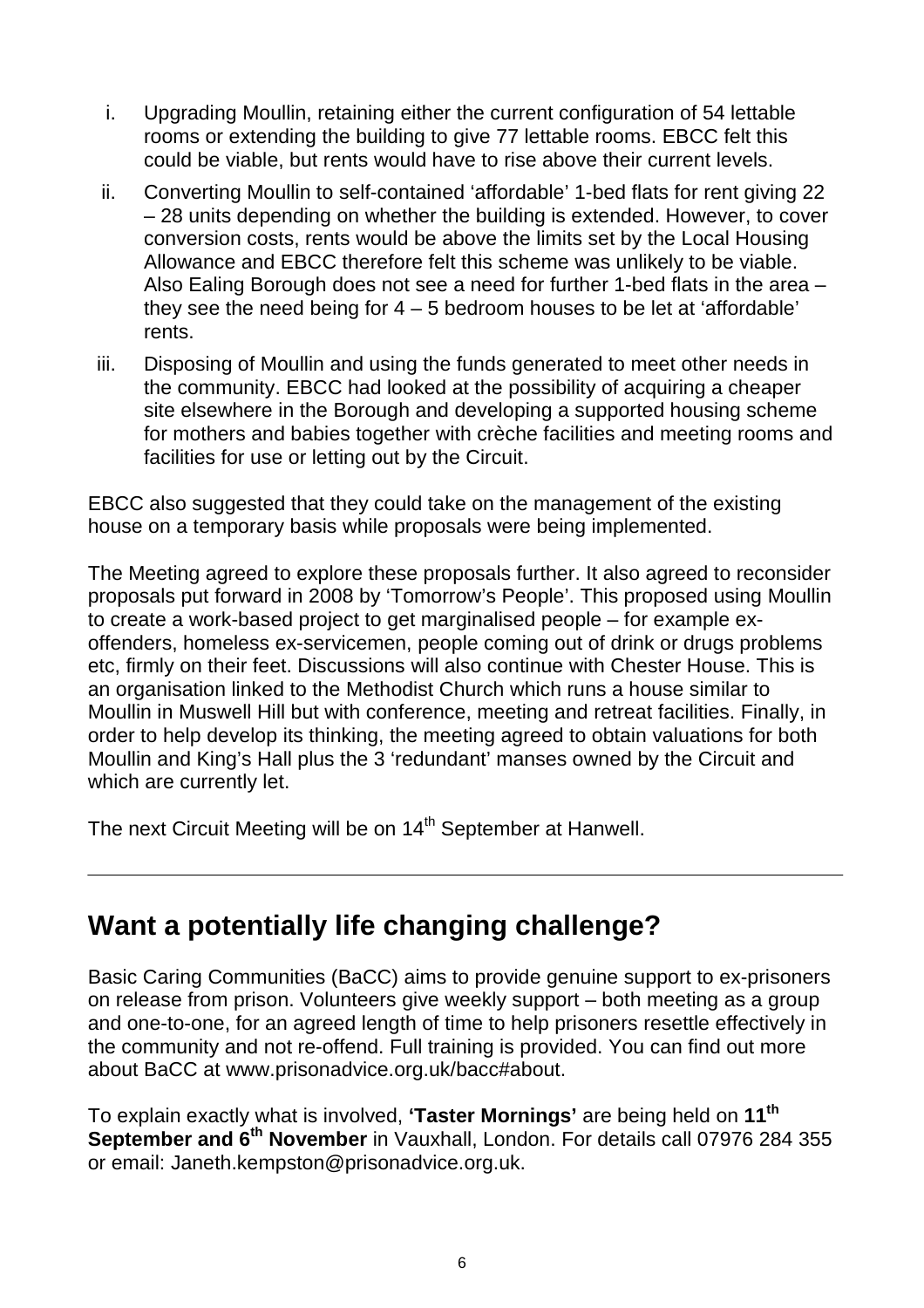## **Thoughts of September**

Rev Jen Smith, Ealing Green

September will always feel to me like the month of new pencils. I remember in school the thrill of an unfettered visit to the stationery store, (I didn't get out much as a teenager) when all of my best intentions seemed vested in the choice of divided notebooks and box files. I would lay out the new things on my bed and carefully write in the names of subjects, the timetable of classes. I would be filled with strategic fervour: this would be the year when I did my weekend homework on Friday afternoons, when I kept good records of my assignments, and when everything was tidy.

Of course it never worked. By September  $10<sup>th</sup>$  I would have scratched my maths prep in my English notebook, dropped my science book in mud by mistake, and lost my French vocabulary list. I would have muddled my schedule and arrived panting and late to the wrong classroom after spending too much time in the girls' room deciding if the spot on my forehead was less visible from the left, or right side of my face. I would have tried unsuccessfully to walk sideways for the rest of the day. And despite my new diary, I would have known that sinking dread on Sunday night at the sudden discovery of the lost French vocabulary list with a test date set for Monday.

Of course I muddled along, and learned with everyone else to be good enough at managing myself without needing to be perfect. I learned enough perspective that dread became relative, and French vocabulary tests less important.

But September still represents all the possibility of new pencils to me! In church, suddenly everything is in motion: property schedules beckon, circuit, district, and connexional meetings lay down a new layer of agendas and minutes, and all of the things that got put off in August turn up in September's church council meetings. Indeed, we know the strategic planning we do in September sets us up for both the progress and frustration of later months. It is worth the effort. There is a great excitement and energy in this time of year, and much to do.

Amidst the temptation of 'new pencils' however, I am trying still to listen for the still small voice that helps me to distinguish between the anxious doing which serves only itself (the time spent in the girls' room and walking sideways) and the gentle actions which set us up for progress this year. 'God was not in the fire, nor in the whirlwind, nor in the storm.' God is not in the frantic doing either. I know this, yet somehow still spend more time than I need in the service of false priorities – arranging notebooks vs working in them. So happy new Methodist year, and all the best as we work together this season for listening ears, the absence of dread, and the legitimate excitement of new pencils.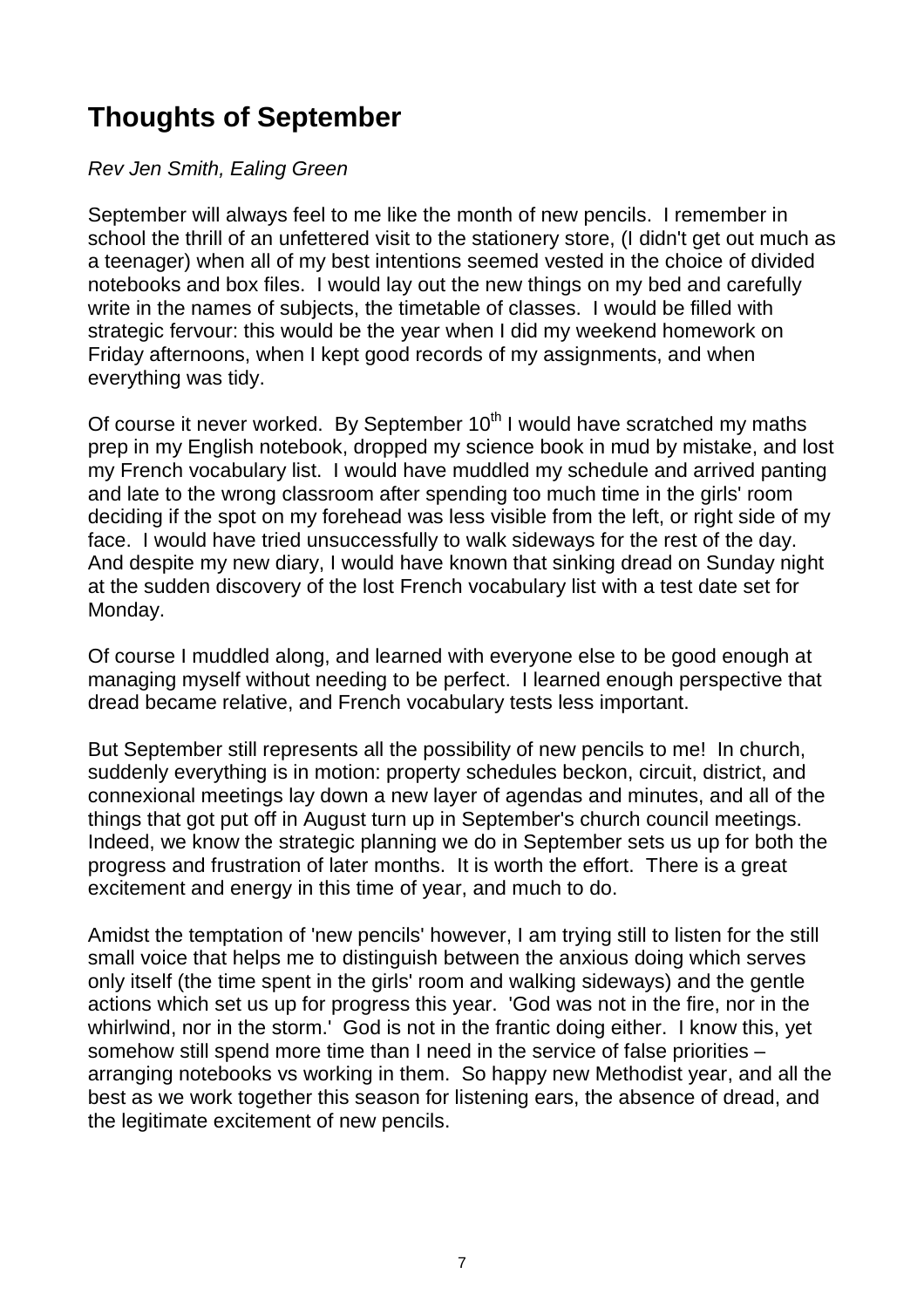## **Words from the Wesleys: "The Use of Money"**

The London District Social Responsibility Commission asked one of its members, Rev Jennifer Potter to give a sermon on 'The Use of Money Today'. Her sermon is reproduced from the London District website.



John Wesley preached a sermon with the bald title, 'The Use of Money.' It is Sermon 44 – the final sermon in the 'popular' collection which is required reading for Methodist preachers in training.

Wesley's dealing with the fraught subject of money and our attitude to it, reflects both the frequency of references to money in the Bible, especially the New Testament and the times in which he lived. Let us remember that the Wesleys' lifetimes spanned much of the 18th century – the beginning of the industrial

revolution with its growing wealthy class of entrepreneurs, and the beginning of colonies in North America, the Caribbean and beyond. It was also the era of Adam Smith and the writing of his seminal work, 'The Wealth of Nations' – still much quoted and misquoted in our present situation.

Perhaps some of you remember from your school history lessons, the 'South Sea Bubble'. This was a Joint-stock company that was founded in 1711 and granted a monopoly to trade in Spain's South American colonies. Speculation in this company's stock led to an 'economic bubble' and to financial ruin for many who had invested in the company. The parallels with our own time are salutary and chilling.

So that was the economic backdrop against which Wesley formulated his ideas – but his real source book was not Adam Smith's 'Wealth of Nations' but the Bible. Wesley knew just how many of Jesus' stories and parable revolved around money and peoples' attitudes towards it – the parable of the talents, the widow's mite, the workers in the vineyard, the ointment which could have been sold for much money, and many more. In his sermon Wesley decided to draw his inspiration from the story of the dishonest manager as told in Luke Chapter 16.

Of course, perhaps the best known quote on money from the Bible comes from the book of 1 Timothy chapter 6 and verse 10 – and it is often quoted wrongly as 'money is the root of all evil' whereas the correct quote is 'the love of money is the root of all evil.'

John Wesley certainly considered money to be useful – in his sermon he says  $-i$ the invention of money is just one example of God's wisdom and gracious providence to us.' But for Wesley money was what it should be – a medium of exchange, a means to an end with the end as the well being, the abundant life that God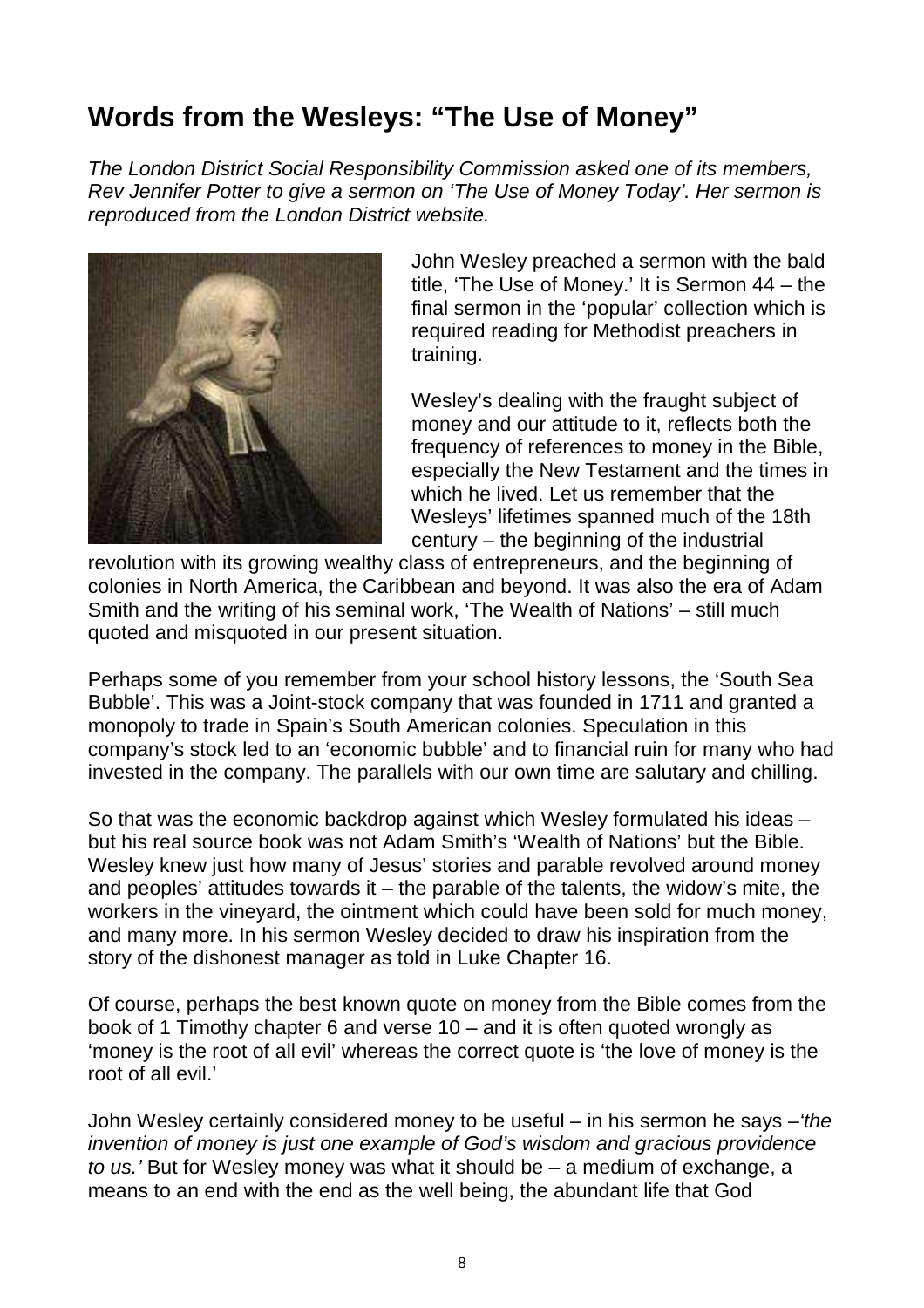promises to all his children, not just some. Mr Wesley, himself, lived a frugal life. The profits from his numerous publications were ploughed back into his Methodist Connexion and when he needed additional money for the building of a school or for the relief of the needy, he went, cap in hand from door to door asking for donations.

'Money' Wesley said, 'is indispensible to everyday life, it is versatile and if used wisely can be put to many good purposes.' He emphasised to his preachers and congregations that Christians should know how to use money in the right way and he summed this up in sound bite that even the modern media appreciate - 'Earn all you can, save all you can, give all you can.' And, for those old enough to remember a certain Methodist Local Preacher's daughter from Grantham loved these words – pity she usually forgot to add the last four words.

Wesley urged his people to earn money but never at the expense of their conscience. Work should be safe, not threatening to a person's health and always allowing a proper work/life balance as we would say today. Wesley was vehement in his criticism of smuggling - an activity rife in his time. Methodist congregations around the coast and especially in the Cinque Ports declined steeply because of his strong criticism of their smuggling activities. 'We must not earn a living at the expense of our souls,' Wesley stated in this sermon, 'nor at the expense of our neighbours' wealth or their physical or spiritual health.'

Then he urged them to save money, and he unpacked what he meant by this – no impulse spending, no waste on worthless luxuries or an extravagant lifestyle – 'don't indulge in keeping up with the Joneses.' At a time when the 'consumer society' was only a possibility for the rich few, he had some shrewd things to say about 'insatiable wants.' His line was that whenever you spend your money on personal indulgence you are paying some of it to sensuality, as a kind of tax. And he was very forthright about bequests – 'don't leave your money to your children unless they know how to use it wisely.' He goes on to say, 'I am amazed at the infatuation of some parents. They think they can never leave their children enough money. Having become slaves of pride, vanity and ambition themselves they do their best to enslave their children as well.' And then the words in Wesley's 'soundbite' that Margaret Thatcher conveniently left aside – 'give all you can.' Wesley's commentary on these four simple words should not only give pause to many of us as individuals, but also to the Methodist Church at large with its Circuit and District Advance Funds.

Mr Wesley said, 'Do not let money lie idle – use it.' He reminded his hearers that the whole creation belongs to God; we are merely stewards or managers – not owners – of all that we have. Following on from this Wesley lays out how people should use their money and possessions - for their own basic needs, for the needs of their family and those dependent on them, for the needy in the household of faith and, if there is still money left over, to do good to everyone around them.

We have had our own equivalent of the South Sea Bubble – never was there a more appropriate time than now to examine our personal, institutional and national attitude to money and the creation of wealth. Money should be the servant of the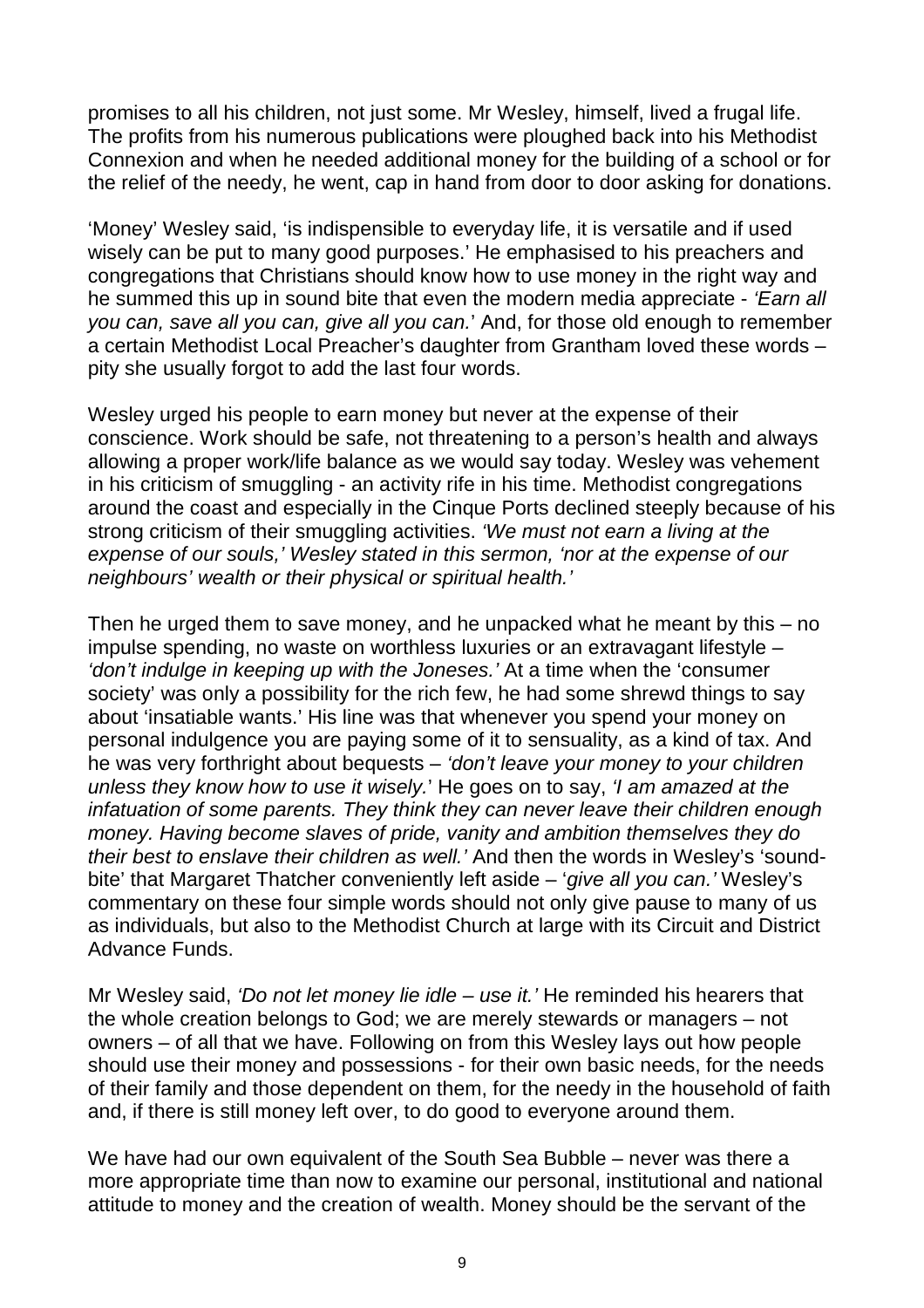economy but in our time it has become the master. Money has been used for speculation, like chips in the casino, debts have been wrapped up into special funds and sold and resold until no one knows who owes what to whom any longer. The financial tail has been wagging the economic dog for far too long. Is Wesley's sermon too harsh? Too ascetic for our day? I think not. In a recent edition of BBC Radio 4's 'Today' programme, there was a discussion about the real purpose of human life and making money was definitely not the real purpose. Happiness, well-being, contentment, the common good – these were the words used in the programme to describe the meaning and purpose of human life. GWB not GDP should be the order of the day if we are to lead meaningful and happy lives – General Well-Being not Gross Domestic Product.

Mr Wesley – would that you were living at this hour!! But you have left us your Sermon and its guidelines are still used within the Methodist Church, most notably by the Central Finance Board (CFB) which takes care of millions of Methodist money – in pension funds, church, Circuit and District funds. Just recently the Central Finance Board issued its report for 2009, entitled 'investing with a moral compass.' The CFB try, in difficult circumstances to follow an ethical and prudent investment policy. In this report they state that they did not compromise on the quality of their holdings. That has meant that in the superheated times their returns have been lower than their competitors but that now, in these straitened times, their returns have held up better.

Our current crisis has also highlighted the link between weak corporate governance and potential company collapse as unacceptable risk was taken by those tempted by excessive remuneration packages. The CFB has made full use of its voting powers in this regard.

In 1776 the Commissioners for Excise (the equivalent of the modern day HM Revenue &Customs) were doing an inventory of all the privately held silver plate in England. Sure than Wesley must have amassed quite a fortune, they wrote to ask him what quantity of silver plate he owned. His reply, 'I have two silver spoons at Bristol and two at London.' Our discipleship as Christians and as churches stretches to how we use our resources – financial, personnel and buildings. We would do well to read Sermon 44 and see that Mr Wesley still has much wisdom and guidance to give us if we want to live not only a Christian life but a happy, Christian life.

Lord, inspire me to live in such a way that my choices each day and my commitment to live in a positive way may transform the negative into something positive, and the ordinariness of daily life into something extraordinary. Amen.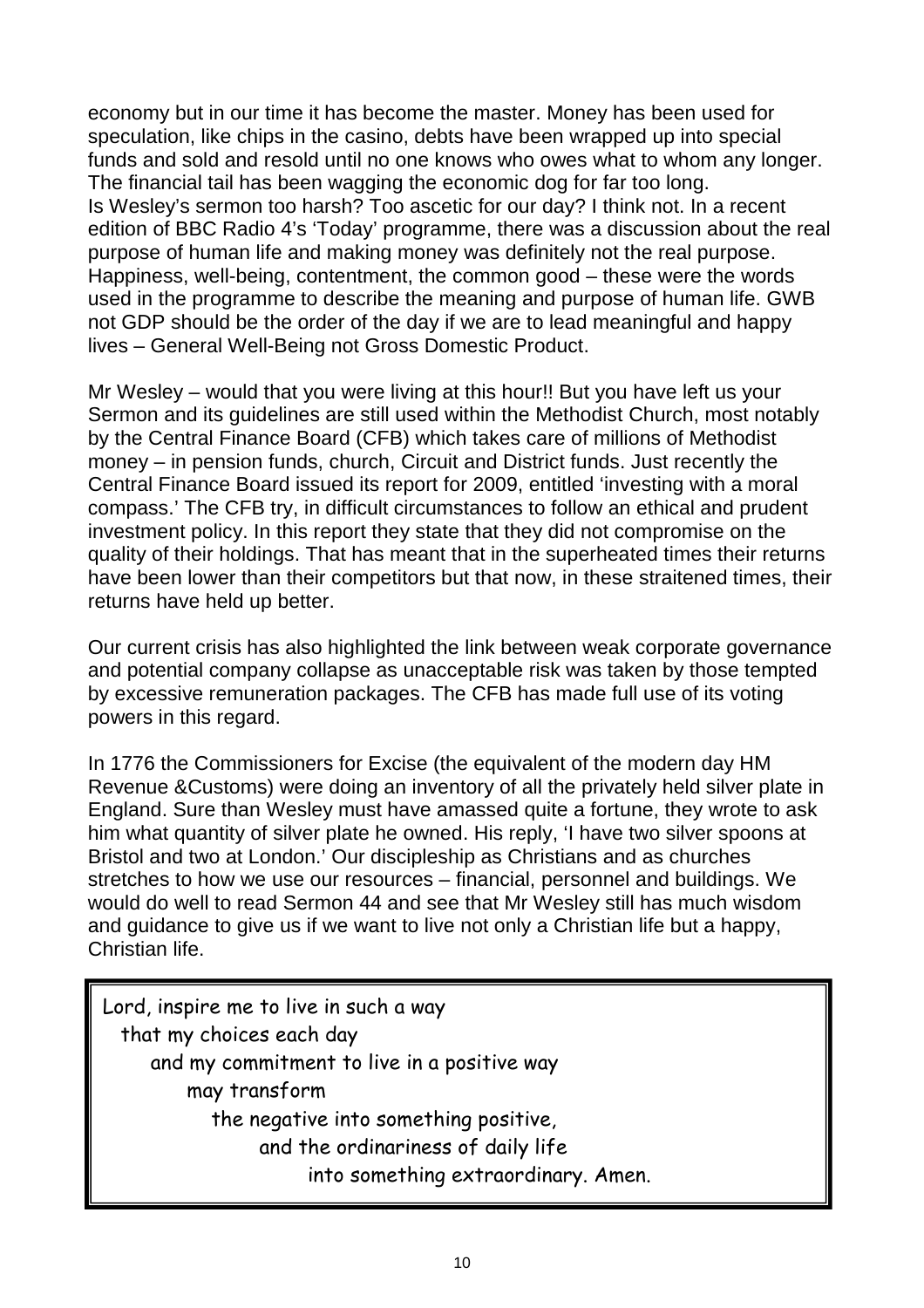#### **Farewell – a poem by Doreen Darke**

Reading this poem it's clear that Doreen must have written it shortly after the death of her husband. The sentiments expressed in the third stanza echo the feelings of those left at home when their loved ones are called to war, something which seems appropriate given that Remembrance Sunday falls in the current quarter and also reminding us how service families must continue to feel whilst their loved ones serve in Afghanistan.

I wonder what is this dull, heavy ache That weighs my heart, each day when I awake, Until I turn to see my dearest dear No longer lies beside me, warm and near. And then floods back the memory of his pain, His hope for health and strength that was in vain, The long days spent reclining in his chair: The prison of his weakness hard to bear.

> But then I recollect the many years We shared through laughter, sadness, joy and tears. The waking love, in our young salad days, Was sensitive and tender, and our gaze. At meeting, spurred the throbbing heart: Each trysting painful when we had to part To count the hours till we should meet again, And shyly kiss, embrace, to lay our claim.



Bereavement now seems like those days of yore When we were suffering agonies of war: The partings, and the fear of no return, When we would write our letters, and then yearn To hear our absent loved ones, safe and sound, Whilst we toiled daily on the ceaseless round. Farewell - this final parting gives no qualms For he lies in the everlasting arms.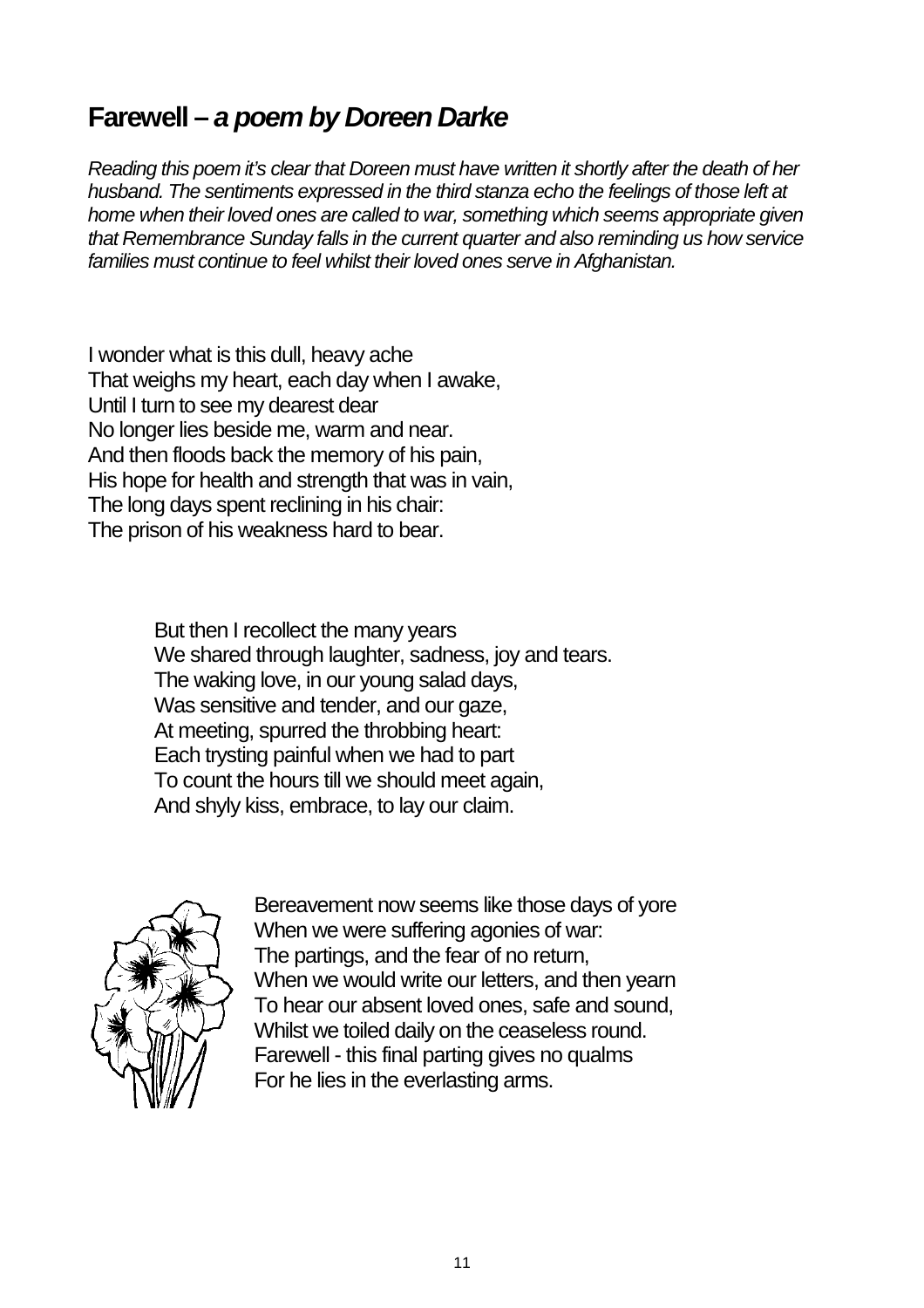#### **Walk for Water at Greenford**

How would you like it, if every drop of water used in your house had to be collected from the river and carried home? To give people a taste of what is the reality of life for 900 million people world wide, and raise some money, Greenford Church joined up with local charity Operation Wellfound (www.operationwellfound.org) to stage a sponsored Walk for Water.

The idea was simple. Take a bucket to the river, fill it with water and bring it back to the church to fill a children's swimming pool on the forecourt of the church. The geography is perfect. The River Brent is one third of a mile from the church, and the walk is straight through the town centre. So with buckets in hand or on heads, and participants wearing special T-shirts there was plenty of scope for engaging the

local people in conversation on the way.

Participants came from Greenford, other churches in the Circuit, the 'SING' ecumenical group of churches in Northolt and Greenford, and people from other churches and denominations in Ealing. The event was started by the Mayor of Ealing, Barbara Yerolemou, and participants included Stephen Pound MP, and Ian Gibb, the Conservative parliamentary candidate.



Music on the church forecourt was provided by the Stonebridge Steel Band, and a barbecue

Comfort, Joyce, Yvonne and Olive in Greenford Broadway

lunch completed the Fun Day atmosphere. And despite earlier dire weather forecasts the sun shone.



Rev Kip Bennett with buckets

By the end of the morning about 100 people had carried at least one bucket of water up from the river, one person had collected 149 litres in 7 trips, and there was 2,342 litres of water in the swimming pool. At the time of writing, some of the sponsor money is yet to come in, but estimates suggest that about £3000 will have been raised.

Perhaps the most striking thing however was the experience and expertise on display. For a surprising number of people, this was not a new experience, but a reliving of what had been their own reality at an earlier period of their lives. How many in your congregation have carried water out of necessity?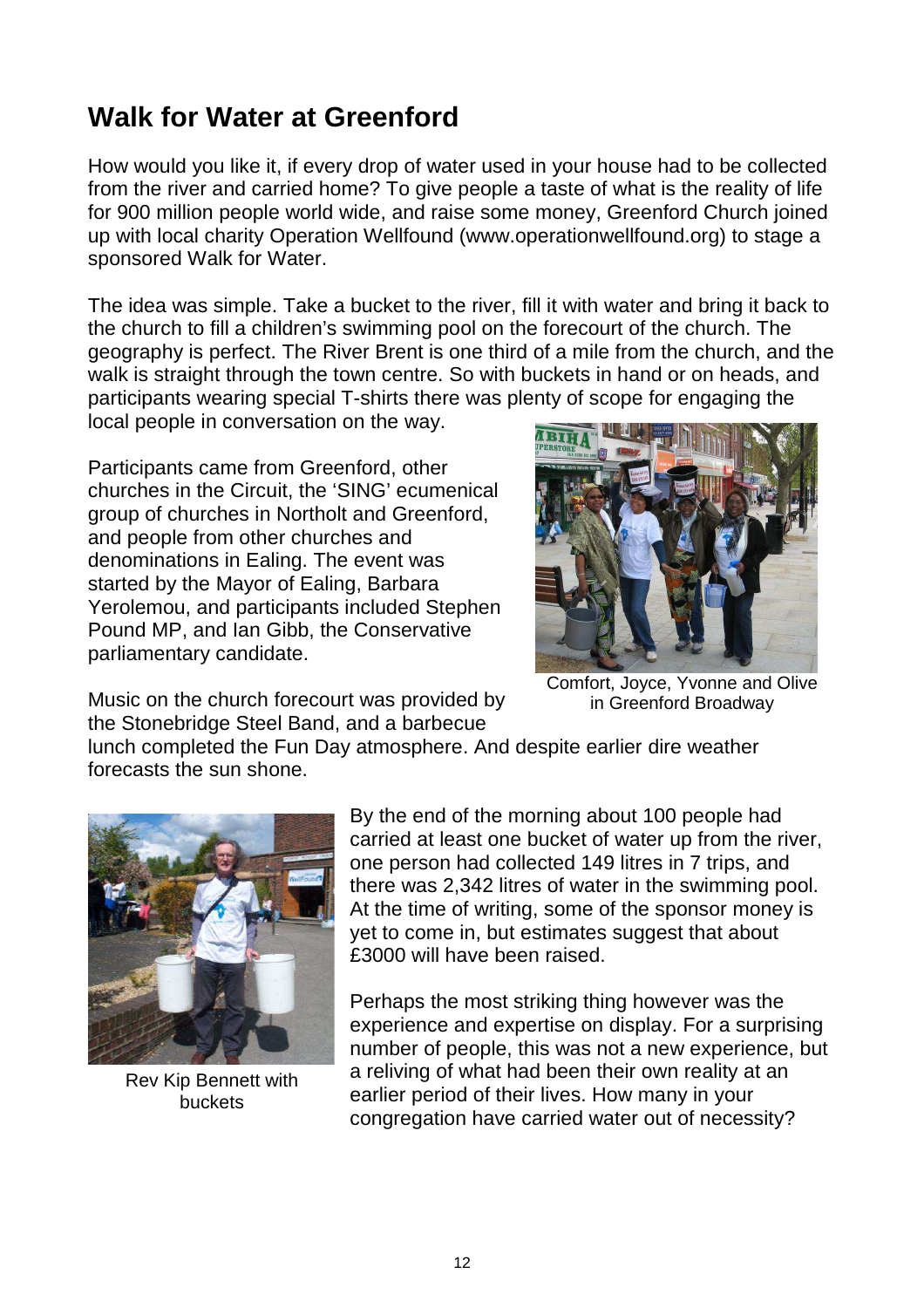## **The Amish**

#### Gerald Barton, Editor

We came across the Amish, or the 'Plain People' as they are also known, during a couple of trips we made to Lancaster County, in Pennsylvania 'Dutch' country with groups from Norwalk United Methodist. We actually went there to see some shows at the 'Sight & Sound' theatre - a major Christian theatre which just happens to be in Amish country and couldn't help but be intrigued by them. The second time we went, we were treated to an Amish horse-drawn buggy ride, which brought at least some direct contact with them.

There are some pretty obvious features of the Amish that make them stand out from the rest of us. These derive from taking a literal view of the Bible and, in particular their reading of Romans 12:2 Do not conform any longer to the pattern of this world….. Thus, their particular resolution of the age-old problem of how to be 'in the world, but not of the world' focuses on 'not being of the world'. In essence, the Amish keep themselves apart from the 'world' and maintain a whole series of distinctive



features which identify and mark themselves off from the rest of society.

The origins of the 'Plain People' go back to the Protestant Reformation and the emphasis at the time on returning to the purity of the New Testament church. One group of reformers, the Anabaptists, rejected the concept of infant baptism, believing that only adults who had confessed their faith should be baptised. Furthermore, they believed that they should remain separate from broader society.

In 1536, a young Catholic priest from Holland named Menno Simons (1496 – 1561) joined the Anabaptist movement. Through his writings and leadership he was able to unite many of their groups, who later became known as 'Mennonites.' One of the important teachings of the Mennonites, which is continued by the Amish was that of the 'ban' or 'shunning'. This is based on the injunction in 1 Corinthians  $5:11 - But$ now I am writing to you that you must not associate with anyone who calls himself a brother but is sexually immoral or greedy, an idolator or a slanderer, a drunkard or a swindler. With such a man do not even eat. 'Shunning' imposes a requirement not to associate with church members guilty of sinful conduct but who remain unrepentant. The purpose of this discipline is to help those members realise the error of their ways and to encourage their repentance, after which they are restored to church fellowship.

At first, this practice was only applied to access to Holy Communion. However, the followers of Jacob Amman (1656 – 1730) took a stricter line arguing that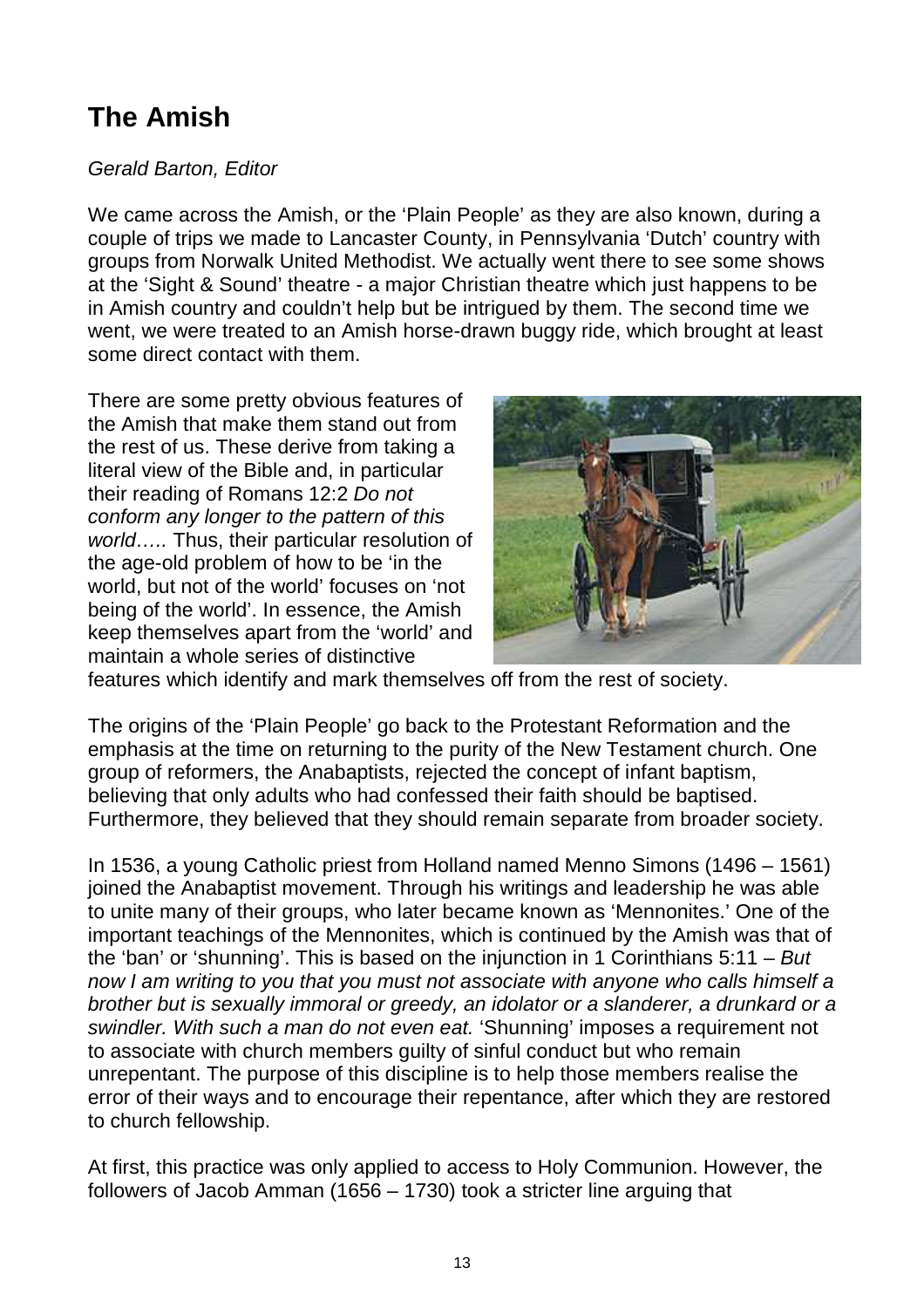unrepentant individuals should be completely shunned by all church members, even down to wives refusing to eat with their husbands. This belief, along with other differences, led to Amman's split with the Mennonites in 1693. His followers later became known as the 'Amish'.

Anabaptist groups were severely persecuted throughout Europe and many were condemned as heretics by both Catholics and Protestants. To avoid this persecution many fled to the mountains of Switzerland and southern Germany. Here began the Amish tradition of farming and holding their worship services in homes rather than churches. When William Penn made his offer of religious freedom as part of his 'holy experiment' of religious tolerance, many Amish and Mennonites accepted. Leaving Europe behind, they settled in what later became Pennsylvania. The first sizable group of Amish arrived in Lancaster County in the 1720's or 1730's. Today, they can be found in 23 states in the US and in one Canadian province with their settlement in and around Lancaster County being their second largest. Because of their large families, the total Amish population has more than doubled since 1960 to over 85,000.

The Amish remain a farming people. The most noticeable features that mark the Amish out from the rest of us are their dress and the fact that the vast majority of Amish refuse to use motor transport, relying on horse power, or to connect to the electricity grid. They do use electric power, but only that which they generate



themselves. Connecting to the grid would be to connect to the 'world', so that is not permitted. For the same reason, they do not have telephones, in their homes at least – they do permit them in their barns where they are less likely to be used for idle gossiping.



Transport is horse-drawn and their buggies are uniformly black. Similarly their dress is uniform. Amish women and girls wear modest dresses made from solid-coloured fabric with long sleeves and a full skirt (not shorter than half-way between knee and the ground). These dresses are covered with a cape and apron. They never cut their hair, which they wear in a bun on the back of the head. On their heads they wear a white prayer covering

if they are married and a black one if they are single and they do not wear jewellery. Men and boys wear dark-coloured suits, straight-cut coats without lapels, broadfall trousers (ie with a wide front flap rather than a fly), braces, solid-coloured shirts, black socks and shoes, and black or straw broad-brimmed hats. Their shirts fasten with conventional buttons, but their suit coats and waistcoats fasten with hooks and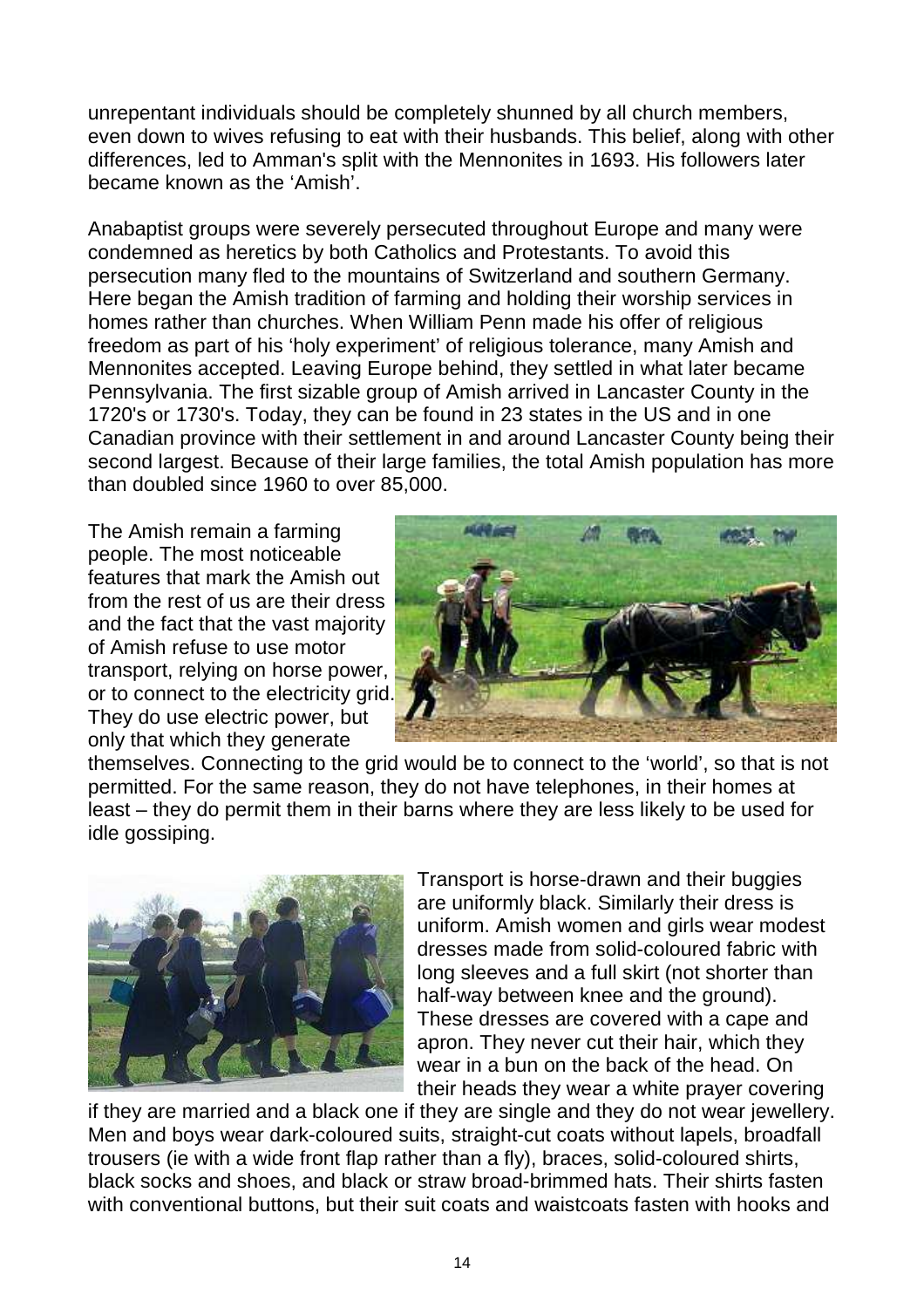eyes. They do not have moustaches, but they grow beards after they marry. The Amish feel that these distinctive clothes encourage humility, and separation from the 'world'.

Given that dress is so highly regulated, it is not surprising that their social and religious lives are also highly regulated. Family is central to their way of life and remains a



prime source of authority. There is strict discipline of children and a clear division of labour by gender and when at worship, the sexes sit separately. Social life is governed by the 'Ordnung'. This reflects a set of unwritten social rules which have never been set down, but which are just absorbed and understood by the Amish as they grow up.

Amish churches are composed of  $20 - 40$  families – for the Amish the church they belong to is determined by which family they belong to, not by any personal choice. This encourages long-term relationships between neighbours, often stretching over several generations and forms the basis for strong cohesion within Amish groups. They meet for worship in each other's homes every second Sunday for a service which lasts all day. Each family hosts worship in turn and the congregation has common ownership of chairs, tables etc which are transported by wagons, also owned in common, from farm to farm for Sunday worship. On the intervening Sundays, Amish are free to visit neighbours and friends both inside and outside their congregation.

The Amish remain Anabaptists, rejecting infant baptism and recognising only adult baptism after a confession of faith. Amish undergo baptism somewhere between the ages of 16 and 25. If they are to marry, they must be baptised and then they may only marry within the faith. That said, the choice of spouse is very much up to the individuals concerned. They typically start looking for a spouse around their 16<sup>th</sup> birthday. When they have found one, which may take some years of course, intentions are kept secret until July or August when they are revealed to parents. Weddings then take place in November or early December – after the harvest and before severe winter weather sets in.

All this does seem very regulated and restrictive, even stifling to the outsider. However, most Amish grow up in it and stick with it. In a way it does provide a clear framework for living with patterns and norms that are well understood. Despite all this rigidity, the Amish are capable of remarkable compassion and forgiveness. This was clearly demonstrated in October 2006 when Charles Roberts burst into an Amish one-room school and shot dead ten girls aged 6-13 before killing himself. Rather than react with anger, in the midst of their grief over this shocking loss, the Amish community reached out with grace and compassion toward the killer's family. The afternoon of the shooting an Amish grandfather of one of the girls who had been killed expressed forgiveness toward the killer. That same day Amish neighbours visited Roberts' family – he left a wife and three children, to comfort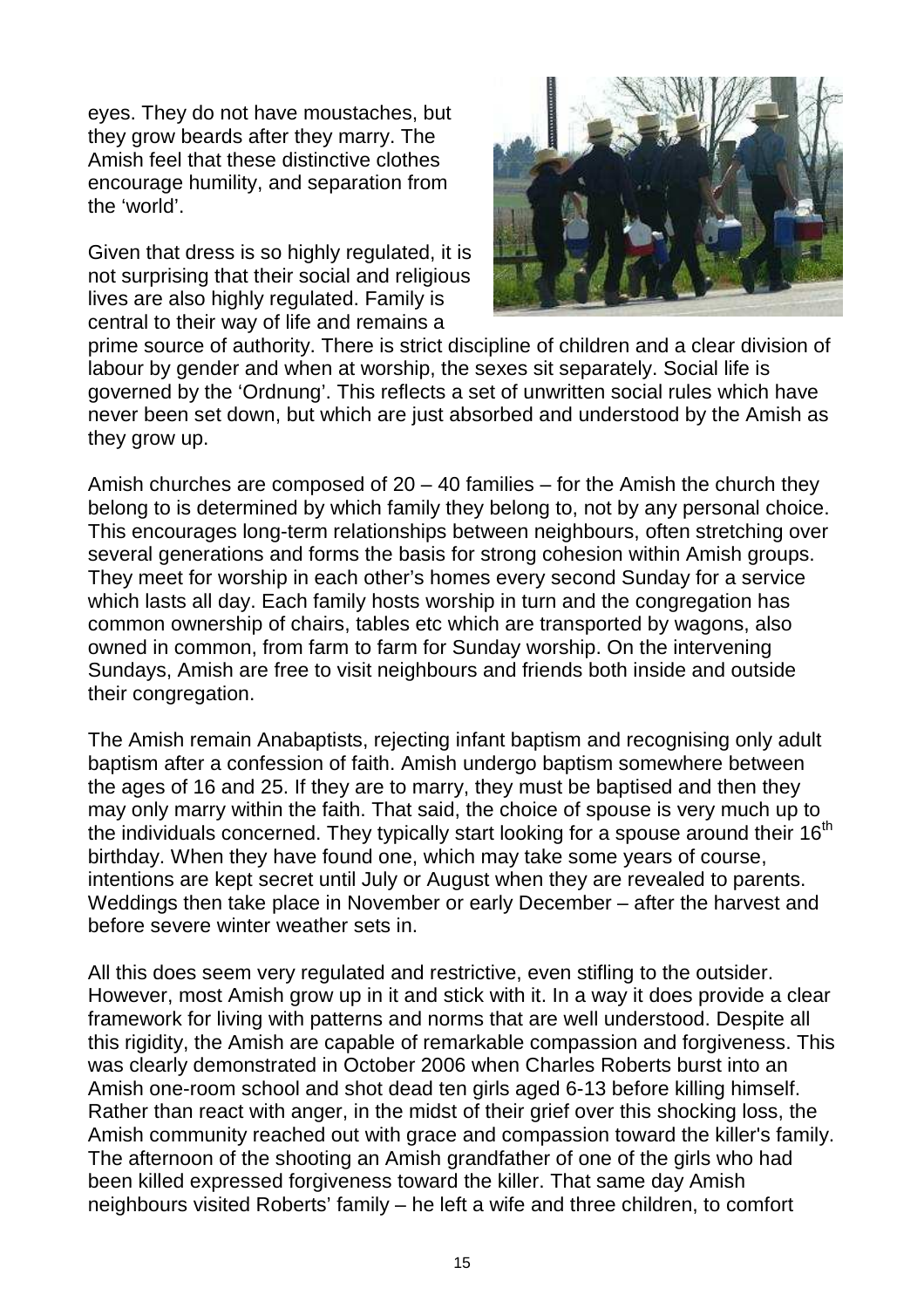them in their sorrow and pain. Later that week the Roberts family was invited to the funeral of one of the Amish girls who had been killed, and Amish mourners outnumbered the non-Amish at Roberts' funeral. It is ironic that Roberts had been tormented for nine years by the premature death of his young daughter, never forgiving God for her death. Yet, after he shot 10 innocent Amish school girls, the Amish almost immediately forgave him and showed compassion toward his family.

As an outsider who has grown up in a liberal Western society, the Amish way of life does look to me to be overly restrictive and arid. However, I'm sure they would say that it resolves, or simply avoids many of the stresses and strains of modern life enabling them to live contented, compassionate and simple lives. There has to be something to be said for that.

There's more information about the Amish on the web at: http://www.800padutch.com/amish.shtml

## **CLAAS**

#### Gerald Barton, Editor

Most of us in the Circuit probably don't know that lodged in an office at King's Hall is an interdenominational charity supported by the Methodist Church - CLAAS, or to give its full name, the Centre for Legal Aid Assistance & Settlement. This charity has a very specific focus – Christians in Pakistan and assisting them when they fall foul of that country's religious and blasphemy laws. Now, I have to admit that I don't find this an easy topic to think or write about. In this country, we put a high value on tolerance and that includes believing that all should be equal in law, and that all should be free to practice their religion without fear. I am well aware that not all countries are like that (try practicing Falun Gong in China for instance), and that many Muslim countries have laws restricting the activities of people of other faiths.

As you may know, Pakistan was founded in 1947 when the British Raj came to an end. Whilst there had been hopes that there would be a single united India, Mohammad Ali Jinnah, whom many regard as the founder of Pakistan, had argued for a separate Muslim state on the basis that the primary source of identity for Muslims was their faith and not their country. In the end, the Indian National Congress and the Muslim League could not work out a power-sharing formula which would have kept a single, united India, and a two state solution was adopted. Thus Pakistan was born as a state reflecting the cultural norms, principles and traditions of Islam. The dreadful inter-communal violence that accompanied the founding of India and Pakistan mars relations between the countries to this day. Pakistan's blasphemy law goes back to 1860 when the British sought to create a means of protecting the large Muslim minority in India from discrimination by offering all religions equal protection. When the country became independent at National Constituent Assembly was set up to frame a constitution for the new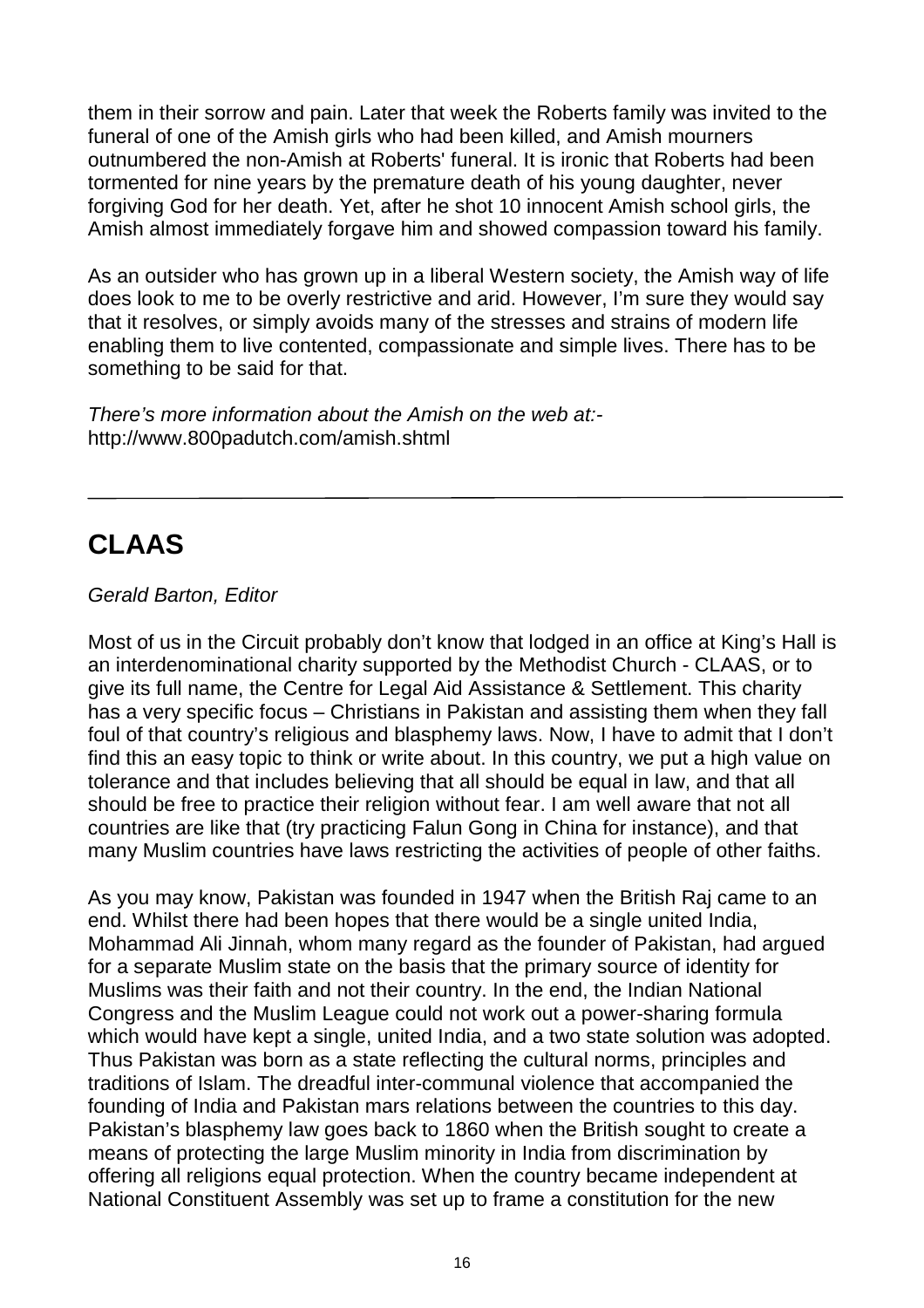country. In 1971 General Zia-ul-Huq, who had seized power in a military coup, began a process of Islamising the country's constitution. In 1982, a presidential ordinance made defiling the Holy Qu'ran punishable by life imprisonment whilst in 1991 Shariah Law became the supreme law in Pakistan. Under pressure from religious extremists, the blasphemy law was again amended in 1986 to include defamation of the Holy Prophet, whether directly or indirectly, both in spoken and written form, as well as by way of impersonation. For the first time, blasphemy also carried the possibility of the death sentence. When, in 1991, the Federal Shariah Court rescinded the option of life imprisonment, the death penalty became the automatic punishment for anyone found guilty of blasphemy.

The Islamisation of Pakistan's constitution has had devastating consequences for the country's religious minorities, not least because they exacerbate religious intolerance and fuel tension between members of different religions. Whilst in principle all Pakistani citizens are equal before the law, in reality the blasphemy laws disregard Pakistan's multi-faith society by protecting only Muslims and the Islamic faith. Those who object to any aspect of the constitution or the Islamic faith stay silent rather than risk their lives by voicing their objections publicly.

The penalty for those convicted of blasphemy is death and yet the law does not have a clear definition of 'blasphemy', let alone make any provision for cases of false accusation. Blasphemy charges can be brought against any individual with nothing more than a "reliable" testimony and once made, can lead to immediate and indefinite detention without bail for the accused. It is not uncommon for victims to spend weeks, months, even years, in prison before their case is brought before the courts and the experience of torture and abuse are not uncommon.

CLAAS campaigns for the repeal of Pakistan's blasphemy law - last year it presented a petition calling for its repeal signed by more than 9,000 people to the United Nations Human Rights Commission in Geneva. In addition, it provides direct support, including free legal aid to Christians in Pakistan accused under the blasphemy law as well as shelter and financial support for those accused and their families.

The cases CLAAS describes on its website make for depressing reading. In many respects, these aren't just about people being accused for religious reasons, although some clearly are under pressure to convert to Islam, but in order to settle scores of one kind or another – for example, Rehmat Masih accused of blasphemy and imprisoned in Faisalabad on June 19th, but whose son believes the accusation is more about a dispute over land, or Rubina Bibi accused and held in prison as a result of what boils down to a dispute over the return of a food product she had bought from a Muslim neighbour. It is also depressing to read how sometimes at least, when Christian communities are threatened or attacked by Muslims, they strike back. Violence begets violence.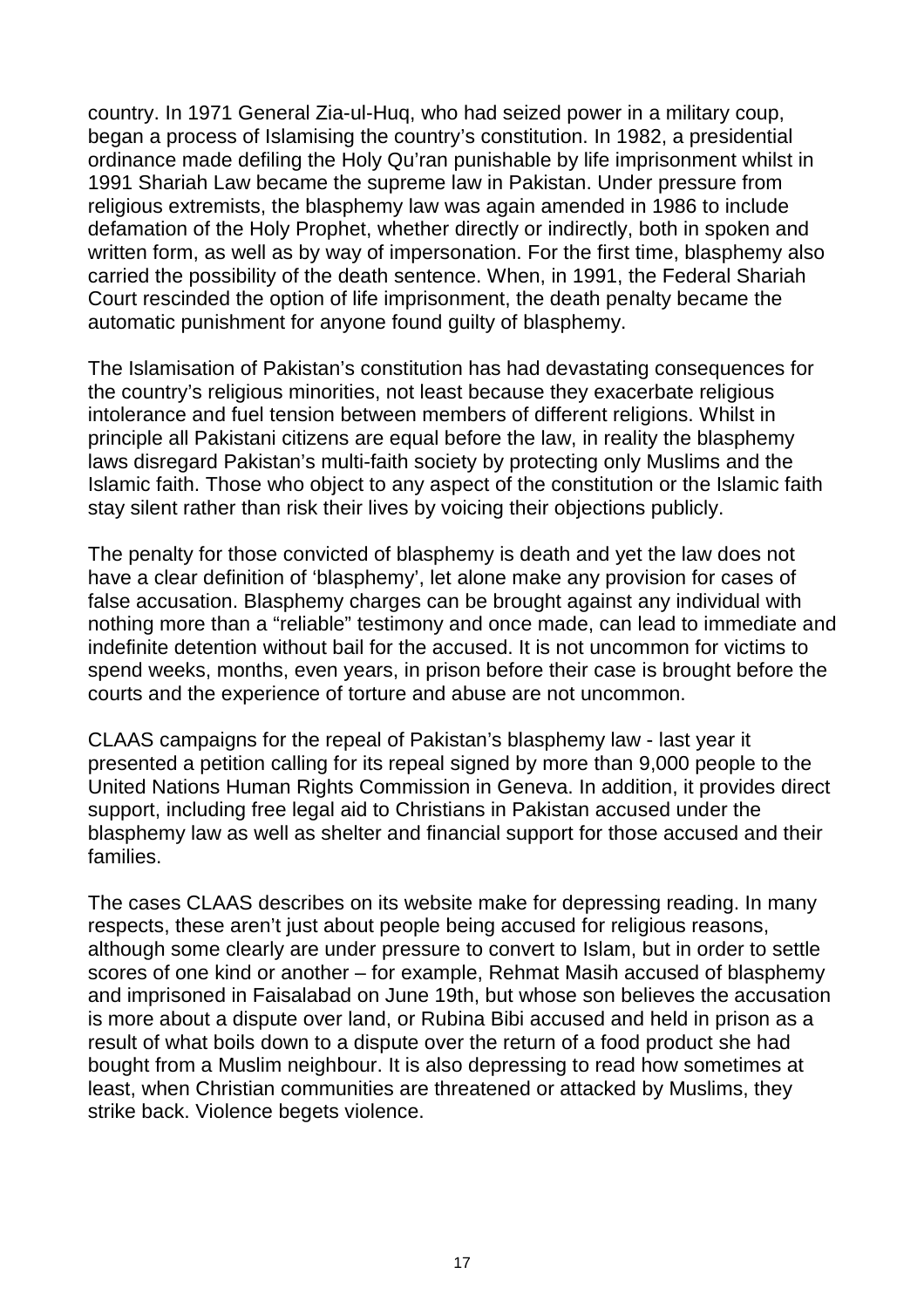All this brings to mind the words of a hymn by Fred Kaan (1929 – 2009), which you can find in Hymns & Psalms (No 402) -

> For the healing of the nations, Lord, we pray with one accord; For a just and equal sharing Of the things that earth affords. To a life of love in action Help us rise and pledge our word.

You can find out more about CLAAS by visiting their website at www.class.org.uk

Feel like teasing your little grey cells? then come to…..

## **Pitshanger**

on Saturday September 18<sup>th</sup> at 6.30pm for a

## **Harvest Quiz and Fish & Chip Supper**

Tickets are £7.00 – please contact Margaret Hunter on 020 8997 3230 in advance – she needs to know numbers for the order to the local chippie

#### **A Circuit Choir is being formed……**

If you enjoy singing and would like to be a part of a Circuit Choir come to **Kingsdown** on **Thursday 23rd September at 7.30pm** for an initial gettogether

The aim is to sing at Circuit Services and events with rehearsals in the weeks beforehand. To join you don't need to be able to read music, just able to sing in tune.

For more information contact Gerald Barton on 020 8840 7704 or by email: gerald.barton6039@btinternet.com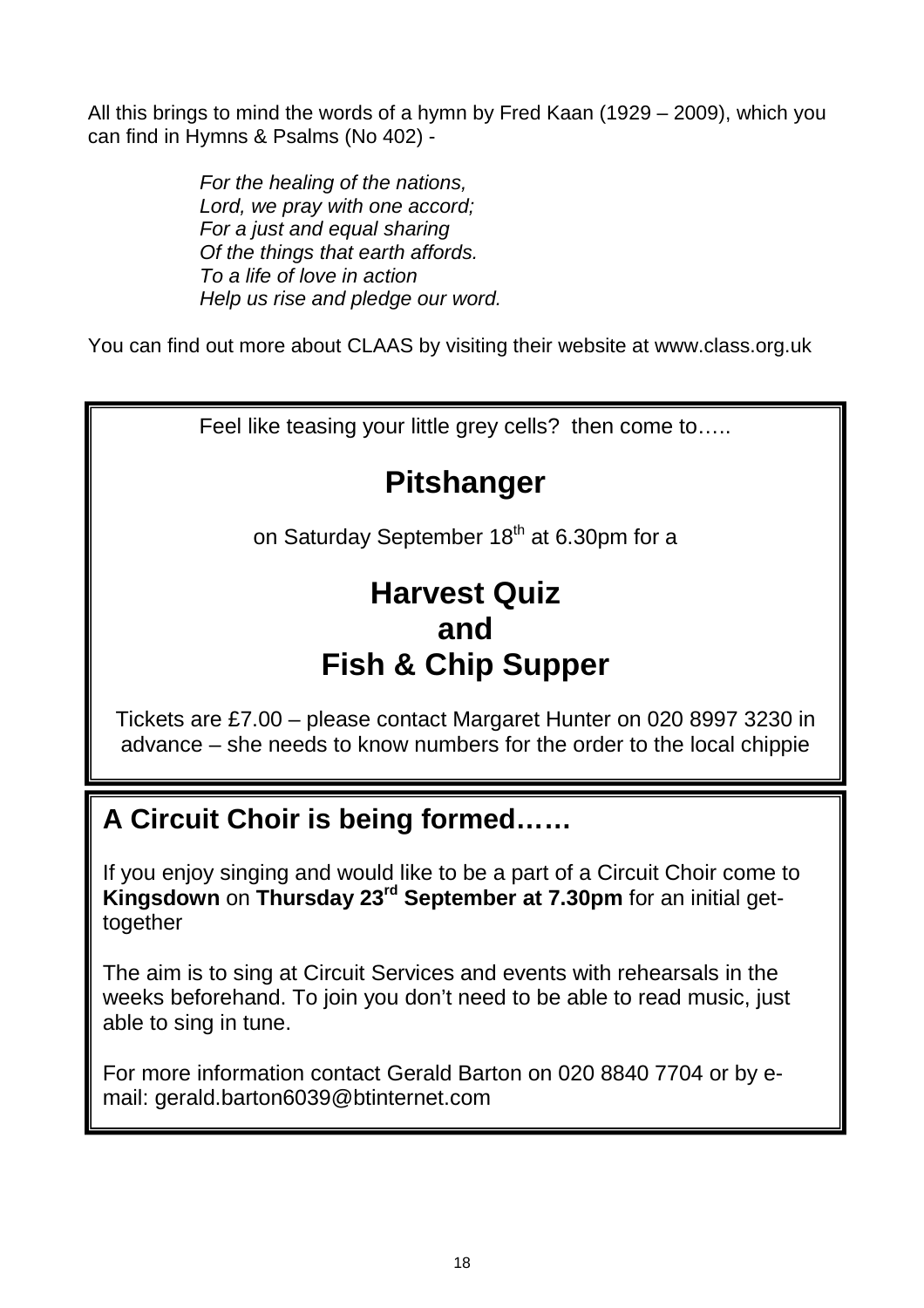

#### **'Get Connected' is London District's Big Celebration Youth Event on September 11th 2010 at Westminster Central Hall.**

**Workshops 2.00 – 4.30pm and Evening Celebration from 6.00 – 8.00pm 12 yrs+: Workshop: £2.00, Celebration service: £2.00, Both: £3.00 To book places contact Chux Daniels (contact details below)** 

The aim of Get Connected is to encourage young people to connect with themselves, with others and with God. Building up to the Celebration Service in the evening, there will be three interactive **workshops** on:

- **1. Performing Arts & Dance**
- **2. Gospel choir singing**
- **3. Praise & Worship music**

There will also be another workshop/learning space "Jesus in the quiet and in the world". **Places on the workshops will be limited so young people will have to have signed up for these in advance.** 

The workshops will feed into the Celebration service which starts at 6.00pm and finishes at 8.00pm. There will be music for the half hour from 5.30 in the hall. The Celebration will include spots by the young people who have participated in the workshops as well as performances by professional Christian artists. It will be a wonderful event!

#### **Chux Daniels**

Event Co-ordinator, London Methodist District, Central Hall Westminster, London SW1H 9NH 079 5046 5054 chux@methodistlondon.org.uk

nb Cheques for bookings should be sent in advance and made payable to 'Methodist London District'.